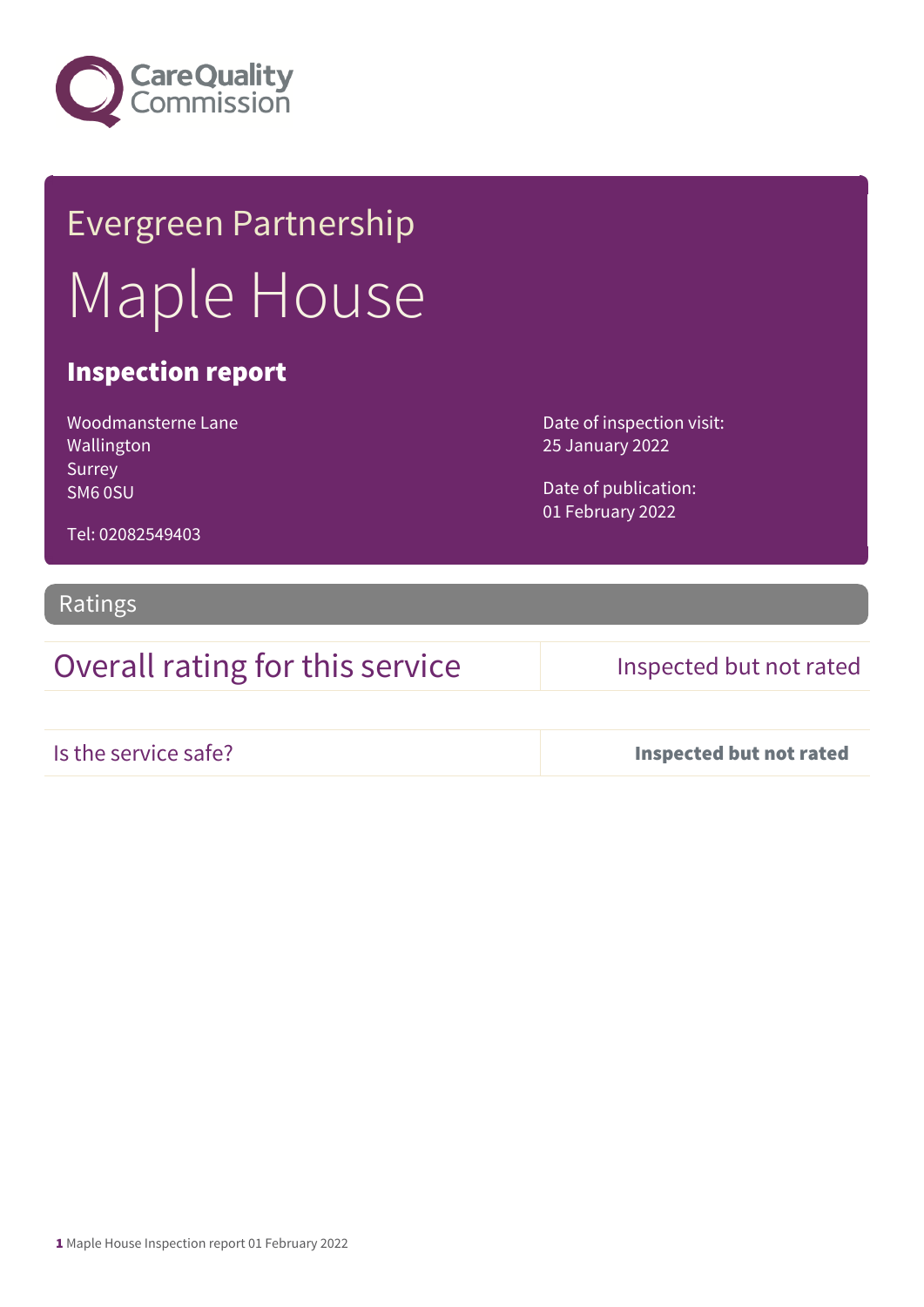## Summary of findings

### Overall summary

Maple House is a residential care home which can support up to 4 people in one adapted building. The service specialises in supporting people with a learning disability and/or autistic people. At the time of this inspection the service was providing personal care and support to 2 people.

We found the following examples of good practice.

Following a positive case of COVID-19 at the service, the provider had responded immediately and appropriately to ensure the safety of people and staff. The provider had been open and transparent with relatives about the positive case and supported relatives in making decisions about visiting their family members. Relatives not able to visit, kept in touch with people through video and telephone calls.

Visitors were screened for symptoms of infection and given information about the safety procedures to follow. People and staff were tested for COVID-19 at appropriate intervals and the service made sure staff and visiting professionals were vaccinated against COVID-19. Staff only worked at this location which helped reduce infection risks. The provider had been able to maintain staffing levels to make sure people experienced the same level of service.

Staff had been trained in COVID-19, infection prevention and control (IPC) and in the use of personal protective equipment (PPE). There were designated areas for donning and doffing of PPE and handwashing facilities were easily accessible to people, staff and visitors. Staff followed current guidance and practice throughout our visit.

The environment was clean and hygienic. Enhanced cleaning took place throughout the environment on a daily basis. Communal spaces were used creatively to ensure people could continue to interact with each other and staff in a safe way.

The registered manager was the designated lead for IPC at the service and undertook regular audits to make sure staff complied with current guidance and practice. The service's IPC policy and plans for managing an outbreak were up to date and in line with current guidance.

Further information is in the detailed findings below.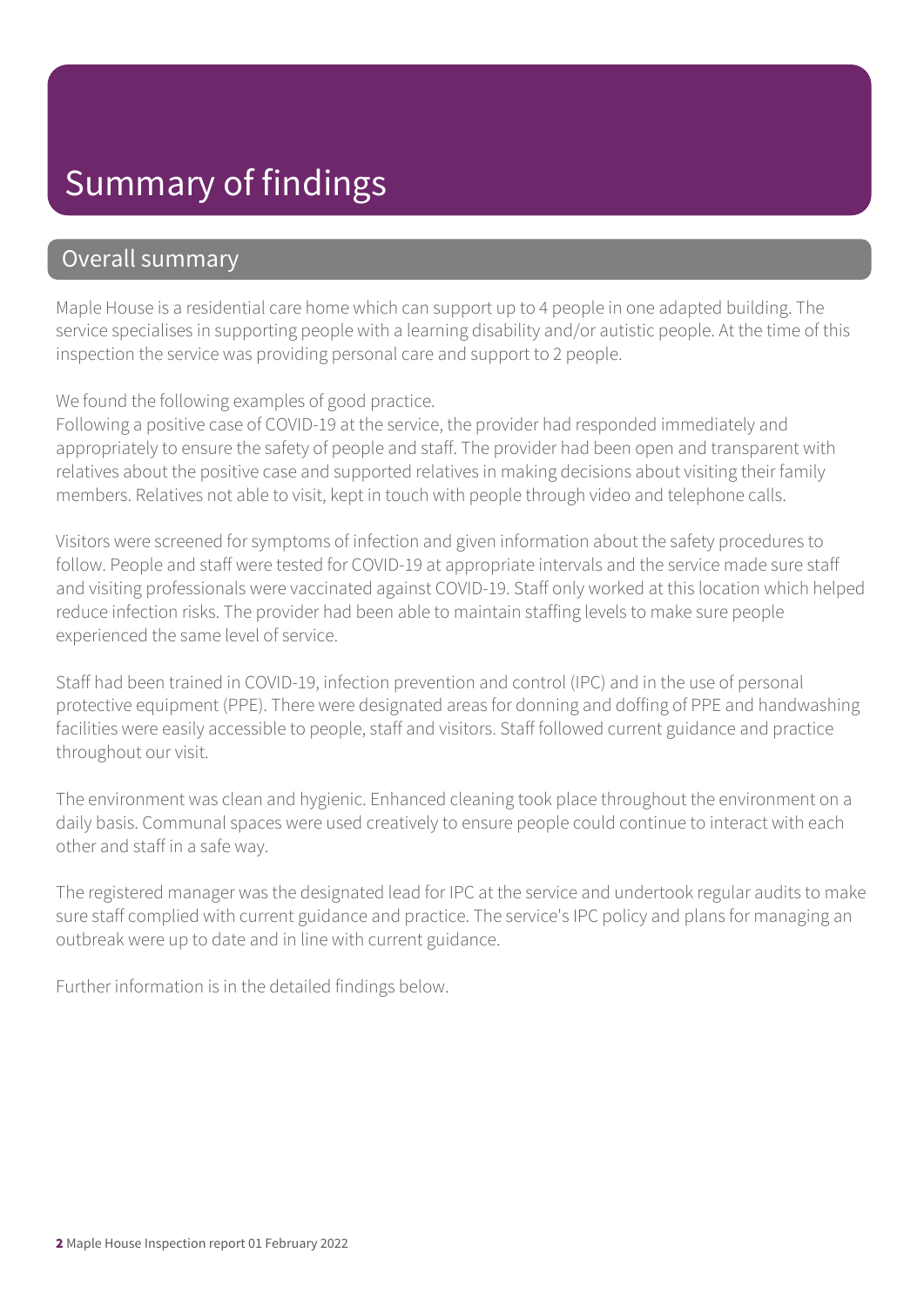### The five questions we ask about services and what we found

We always ask the following five questions of services.

Further information is in the detailed findings below.

Is the service safe? Inspected but not rated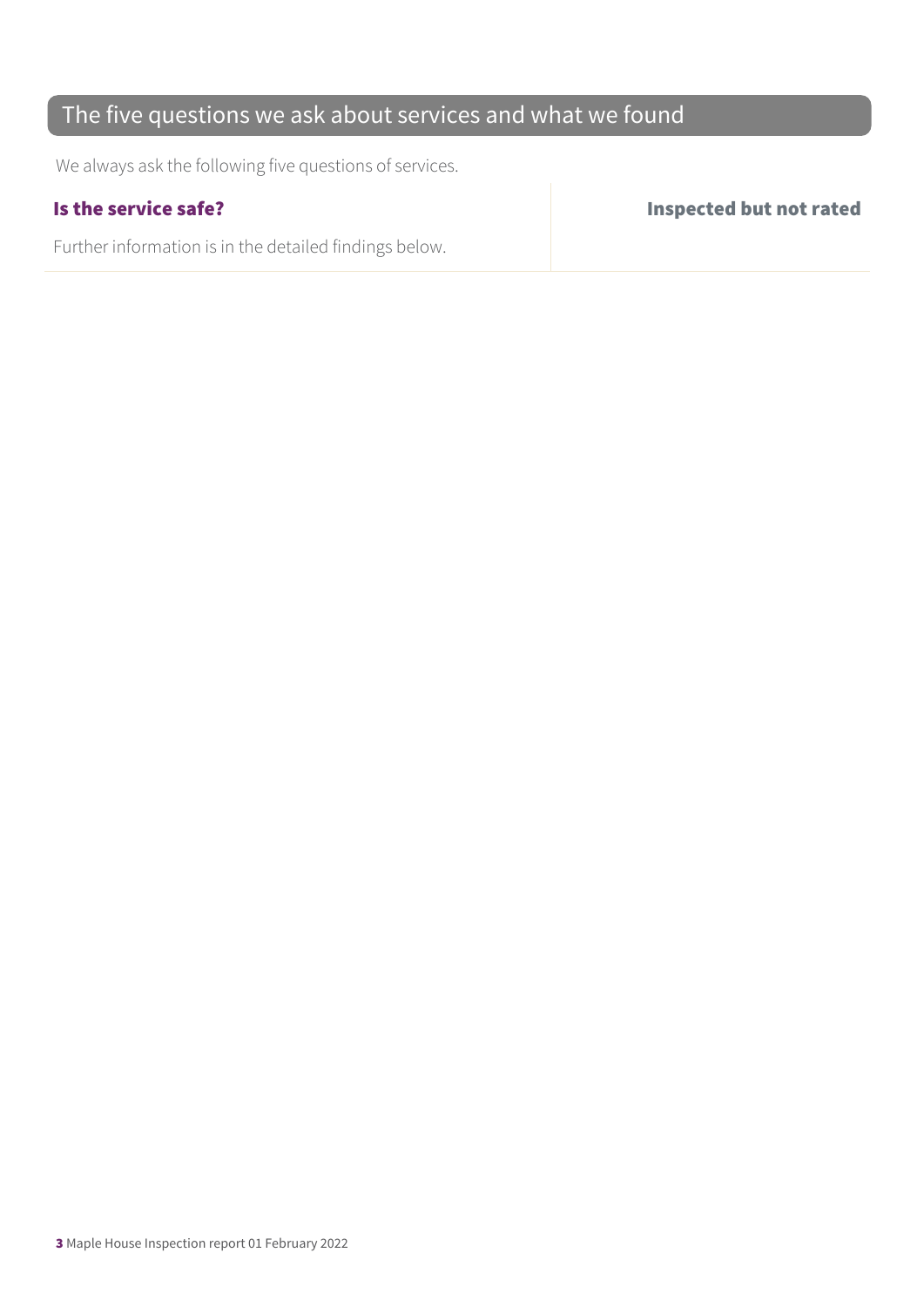

# Maple House Detailed findings

## Background to this inspection

We carried out this inspection under Section 60 of the Health and Social Care Act 2008 as part of our regulatory functions. This inspection was planned to check whether the provider is meeting the legal requirements and regulations associated with the Health and Social Care Act 2008.

As part of CQC's response to care homes with outbreaks of COVID-19, we are conducting reviews to ensure that the Infection Prevention and Control (IPC) practice is safe and that services are compliant with IPC measures. This was a targeted inspection looking at the IPC practices the provider has in place. We also asked the provider about any staffing pressures the service was experiencing and whether this was having an impact on the service.

This inspection took place on 25 January 2022 and was announced. We gave the service 24 hours' notice of the inspection.